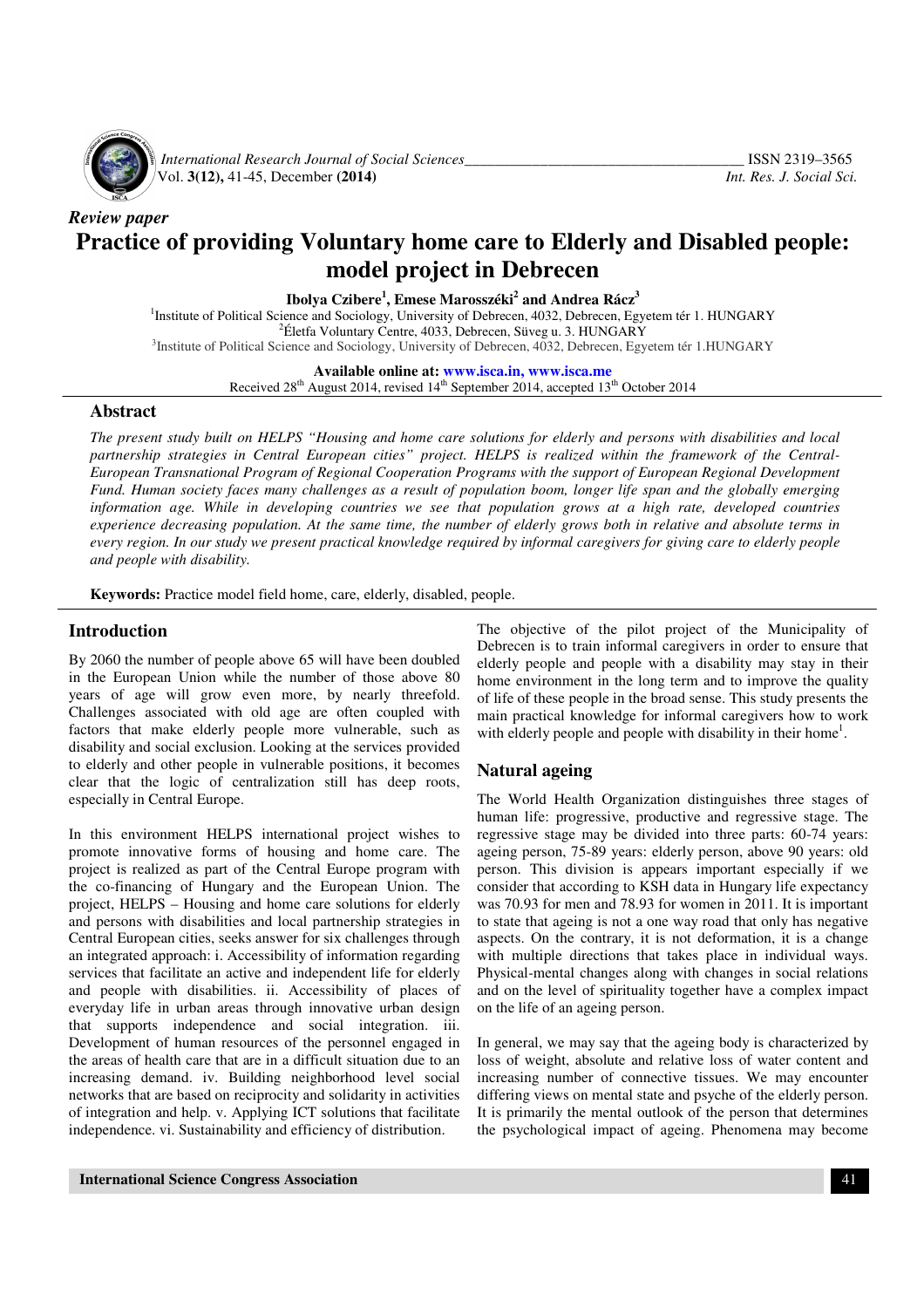| International Research Journal of Social Sciences_ | ISSN 2319-3565           |
|----------------------------------------------------|--------------------------|
| Vol. 3(12), 41-45, December (2014)                 | Int. Res. J. Social Sci. |

more pronounced, but behavior does not change fundamentally. In certain cases we may observe that personality becomes "blunt" compared with that it was at younger age, adaptability is weaker or it disappears. A bodily illness may distort the personality. The ageing person finds herself in a difficult position in the third phase of her life. By becoming pensioner, her life changes significantly both materially and in terms of daily routine too. There is a need for creating new opportunities in a situation when vitality is reduced; ability to adapt to and resist change decreases and backup energy is at the minimum. Social status of elderly persons may be assessed according to the following criteria: marital status and position within family, financial condition and biological condition. It is important to note that we do not know of illnesses that exclusively occur at old age since all illnesses may occur at all stages of life. However, the way they manifest themselves and their frequency is different from what we experience at younger age. Therefore, we may distinguish illness at old age from illness in general. Clinical course and symptoms are contingent upon individual health condition, ability to adapt and resist and the decrease of reserve energies of the body also influence it significantly<sup>2</sup>.

#### **Practical knowledge for informal caregivers**

In this section we present the main practical knowledge required by informal caregivers for giving care to elderly and disabled people involving external support workers on the following topics: i. the laboratory of empathy, ii. the basics of a supportive relations, iii. communication, iv. physical care, v. mental condition, vi. the framework of helping activity.

**The laboratory of empathy:** Empathy is an important precondition of keeping and deepening our human relationships. A long-term friendship, a harmonious marriage, a balanced parent-child relationship, a fruitful teacher-student relationship or even a collegial cooperation is unimaginable without it. A supporting connection presumes a unilateral empathy from the supporter's side.

People who want to develop their facility for empathy should first practice how to pay less attention to themselves but more to their partners with whom they are in relation. If one in a relationship constantly pays attention to what the other person thinks about him, how the other person relates to him, how much the other person appreciates him or what he can get etc, he will hardly be able to develop his facility for empathy. First stop on the path of progress in this field is an important change in attitude: do not use your partner as a mirror through which we can get information about ourselves, but a surface to explore which we would like to get know and understand better.

**Personal experiences about elderly and disabled people:** What kind of experience does the caregiver have about elderly and disabled people in family, at school, at workplace, in the residential surrounding? What is the caregiver going to be like when he/she grow old? Charting of motivation: Why does she/he wants to help others? Why is it important for the caregiver to help other people?

**The basics of a supportive relation:** Care giving relationship is a regulated relation between the caregiver and the recipient of care. Intervention takes place through methods of communication, physical and mental care in the interest and with the consent of the person in need of help in order to achieve a common goal. In all forms of care giving relationship one person listens to and helps the other that needs the time, attention and service of another human being.

The systemic approach of care giving relationship sees issues and possible solution within the social system of the individual, family, group and community. Human beings are social beings that are in interaction with persons that belong to other systems. For example relatives, family, department, firm, society are different levels of the system that are integrated. Larger ones include smaller ones that create issues and that need to be solved. Thinking in terms of system allows us to see beyond individual opportunities and also considers the multi-layered interaction between the individual and its environment. A person belonging to the system acts, feels and thinks depending on members of the system. It is an essential method in recognizing problems since it enables caregiver to understand the needs of the person that asks for help and provide effective help.

**Role of external factors in shaping care giving relationship:**  Cultural elements: Nation: that we belong to, that determines our attitude, eating habits, hygienic habits and even our selfperception. Location: the place where we live may also be an important factor in all areas of life. A person from the Great Planes lives and acts differently from one from the mountains and there are important differences between lives of a person from the arctic and one from the tropical zone. We live differently in a metropolis and in a village. The family that we belong to has its own customs, traditions and world view, beliefs, legends and moral principles etc.

Institutional framework and background: here we mean the institution, form and type of service that provides room for the care giving relationship. It directly determines the framework of the relationship. An example for that is the system of home care.

**Communication:** The two-way conversational situation and the act of communication (one person transmitting a signal to another) viewed as a unit in the general theoretical model of communication has always been deeply embedded in the system of social communication. The situation, the relationship between the conversing parties determined by societal rules, and the full context of the message are equally significant in all communications.

In general we can define *problem* as being aware of a desired goal but not knowing the way to get there. Defining the problem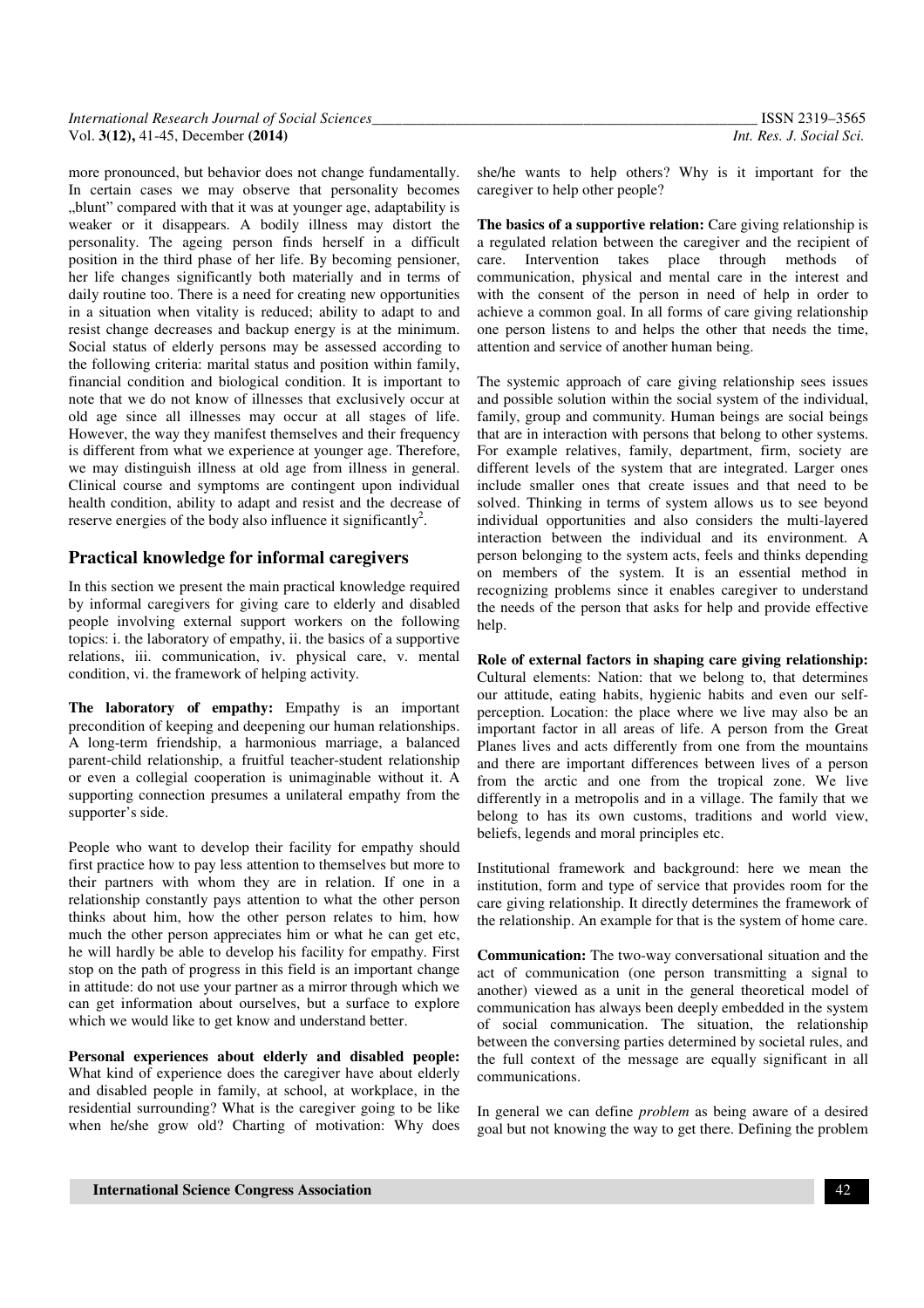| International Research Journal of Social Sciences |  |
|---------------------------------------------------|--|
| Vol. $3(12)$ , 41-45, December $(2014)$           |  |

is always unique (subjective) and relative, the same situation may or may not present a problem for different individuals. The difference between *task* and problem-solving is that in case of the former we are aware of both the goal and the way to get there. A problem will always trigger a thought process. The role of cognition in discovering the world and ourselves is to enable us to discover things inaccessible through our senses and direct perception. One function of cognition is problem-solving, whereby situations that would require a set of actions can be solved purely in the realm of intellect. When we intellectually design and solve a problem, it becomes a task. This is the basic theory of the problem-solving model.

**Phases of problem-solving counseling:** i. Recognizing the problem. ii. Defining the essence and specifics of the problem. iii. Working out options for possible solutions. iv. Picking the optimal and most implementable of all alternatives. v. Designing and implementing the solution. vi. Evaluation of results.

**Physical care:** Each time we meet an elderly or a disabled person placed under our care it is always required to monitor the given person's physical and mental condition. It is possible that a person receiving care will not yet notice the symptoms when his or her condition worsens, but an outside observer will. The care giver does not look upon the person who is to receive care as a doctor; nevertheless it is important that the care giver is aware of the aspects he or she needs to take into consideration.

The co-operating patient accepts assistance and tries to cooperate in accordance with his or her condition. The resisting patient is reserved, in many cases does not complain and is rather indifferent. This attitude can later turn into co-operation. Resistance and distrustfulness can have a number of reasons: the patient sees it as a failure that he or she needs somebody else's help, or his or her previous bad experiences lead to distrust.

It is not an easy task to judge whether pain exists or not and if it does how strong it is. The subjective signs of pain depend on individual sensitivity. It is a well-known fact that people react differently to a pain caused by the same disease. One person would describe a feeling as great pain; another might not even mention it. It is also possible that someone complains about continuous pain but no disease can be detected. Sometimes external symptoms help to notice the existence of pain. Tired or worried look, wide pupils and uneasiness point to serious pain. When in great pain the patient cannot sit or lie calmly.

Keeping the body neat is not only a good feeling for the individual, but is also expected of him or her by the environment and by fellow human beings. For that very reason the cleanliness of the body cannot be an exclusively personal issue for anyone. There are different ways of continuously and regularly getting ourselves clean. In case of a sick person cleanliness can have a psychological and physiological meaning. A person's cleanliness reflects his or her condition and its improvement or deterioration. It can always be interpreted as a good sign if the patient "cares for his or her reputation" regarding both clothing and neatness, cares about his or her appearance and does not neglect himself or herself. Keeping the body clean is an essential condition of the patient's recovery.

**Mental condition:** Maintaining activity, or in other words keeping the patients occupied, is a very important nursing task, especially in case of elderly or disabled people. By keeping them occupied we do not only achieve that they spend their time by engaging in a useful activity in a good general state of health and in a good mood, but we also maintain the level of their existing abilities and develop these abilities. By doing so isolation, idleness, the abnormal thought of being old and sick and also the thought of being useless can be brought to an end. We cannot neglect the role active programs play in forming a community either, therefore we need to convince the elderly or disabled person living in his or her home to spend as much time in a community as possible, provided that the conditions permit this. Even if we satisfy their physical needs, it is not be enough to pay attention to their physical condition.

There are certain rules of maintaining activity, or that is to say, keeping someone occupied, which are required to be kept. The first of these rules is the voluntary principle. Taking part in the activities can never be obligatory for the elderly people. By persuasion or by applying small tricks every elderly person can be initiated in active free time activities. Expedience is a very important rule. If the activity does not have a "tangible" purpose, it can even have a harmful effect on the person receiving care. If we discuss it together what the purpose of our activity is, they will take part in creative activities a lot more willingly. By involving them in these tasks we do not only make them to participate collectively and happily, but we also maintain and perhaps even develop their mental alertness, existing abilities and skills. The next very important rule is continuity. When organizing activities, continuity should not be confused with monotony. Continuity means that the active programs should take place on specific days and at specific times. If we break this continuity, it will lose its purpose and the attended people will also feel that this program "is not so important". It needs to be explained why certain occasions were cancelled and if we are unable to attend, we always need to find a way so that elderly people would still take part in some kind of active occupation. The main purpose of keeping someone intellectually, culturally occupied is the maintenance of mental alertness and the prevention of mental decline and alienation, keeping contact with the outside world, raising one's cultural level and the acquisition of knowledge. The following fall under this category: recitation, reading out aloud, organizing different programs, going to the cinema or a museum, attending a theatre performance, taking part in various cultural events, reading, listening to the radio, watching TV. All these can be done both individually and in a group. Keeping someone entertained cannot be markedly separated from intellectual and cultural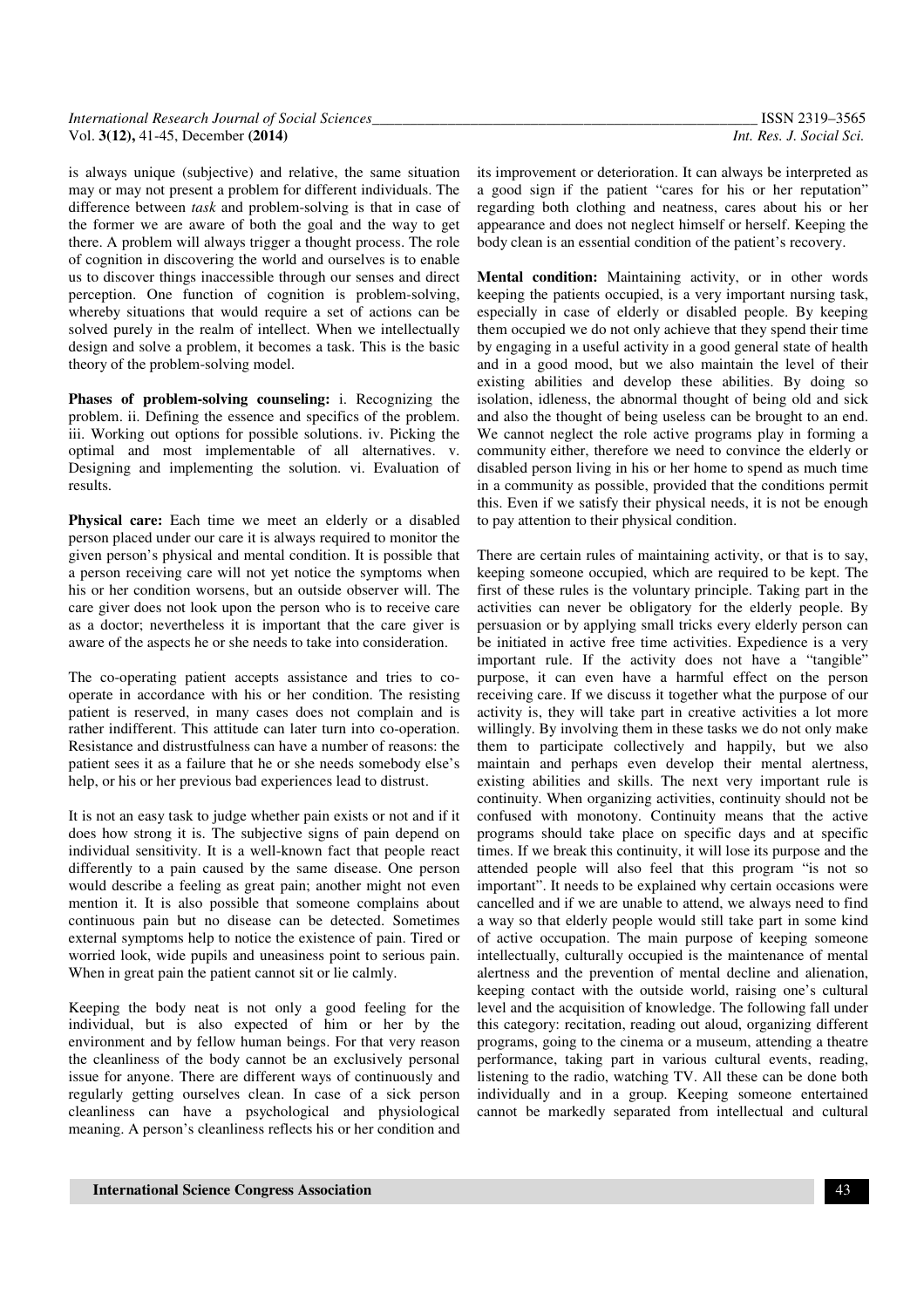| International Research Journal of Social Sciences | ISSN 2319-3565                  |
|---------------------------------------------------|---------------------------------|
| Vol. $3(12)$ , 41-45, December $(2014)$           | <i>Int. Res. J. Social Sci.</i> |

activities, since both can offer means of entertainment for individuals and groups alike<sup>3</sup>.

The planning and organization of the occupations need to be done together with the people receiving care. In order to do so, however, it is necessary to know every participants' walk of life, physical, health and mental condition, all personal data concerning the occupations (qualification, interests, hobbies, etc.) and all the related nursing problems and tasks that need to be solved. These details will only be available for us if we prepare a care plan which has to include an occupational plan as well.

**The individual development plan includes:** the description of the condition of the person receiving care, the description of the changes of his or her condition and also his or her individual development, the individually required special services and pedagogical, mental and other tasks regarding assistance; also the schedule of these tasks and the participation in the occasions, preparing people for the use a new service or for a new way of nursing patients when it is required, measures to be taken in order to restore or substitute missing or restrictedly available personal functions.

**The framework of helping activity:** The volunteer can only carry out voluntary activity if he or she complies with the laws defined by the act concerning volunteers.

The informal care giver can have the following tasks: talking, letter writing, reading out aloud, helping to walk others, supervision, cleaning, cooking, managing official affairs, shopping, feeding, drinking, etc., keeping patients occupied.

Feeling safe belongs to the primary needs of man. Defense, effective protection against harmful environmental factors, stability, discipline, orderliness, observing the rules of coexistence and getting rid of fear, distress and disturbing situations form the basis of feeling safe. Physical comfort is similarly important, especially for elderly, disabled and sick people.

To assess the problems deriving from environmental injuries affecting patients, visitors and staff alike, the nurse needs to examine two things: Are there any factors which may decrease the patient's ability of self-defense? Are there any environmental factors which may be potentially dangerous?

To conclude the examination the care giver needs to know the patient's age, the condition of his or her sense organs, the clarity of his or her consciousness, possible limitation of motion and general medical condition. The care giver needs to know for what purposes the patient requires assistance (feeding, moving etc.). The care giver also needs to know the nature of the disease and the results of the treatment, provided that the patient receives any. The care giver needs to be aware of how much all these decrease the patient's ability of self-defense because most patients feel distressed in a hospital. The care giver needs to recognize the signs and degree of distress. For the sake of prevention the care giver needs to know the security regulations which can be associated with attendance. All those furnishings need to be removed from the patient's environment which may be a source of danger to him or her.

### **Ethical frame of voluntary personal care givers**

In the process of carrying out their activities voluntary personal care givers fulfill their tasks to maintain, restore and realize the values and human dignity of the people receiving care. Voluntary activity can only be carried out to provide personal help, if it is based on ethical norms. The voluntary care giver's responsibility is to observe these norms without within the boundaries of the competency assigned to the care giver. The voluntary personal care giver has respect for the values, rights, aims and intentions of his or her clients. The voluntary personal care giver carries out his or her duties without discriminating the  $\overline{\text{clients}}^4$ .

The voluntary personal care giver does not take an advantage of the client's defenseless position. The voluntary personal care giver protects the client's interests, but observes other people's interests as well. The host organizations need to ensure that their members meet the ethical requirements. The relationship between the client and the voluntary personal care giver is based on trust.

After due professional consideration and/or in case of incompatibility the voluntary personal care giver can discontinue the relationship by reporting this to coordinator of the host organization, who will take care about the further attendance of the client. The voluntary personal care giver respects the views of his or her colleagues and respects their qualification and obligations. It is the responsibility of the voluntary personal care giver and the institution or organization employing him or her that the care giver only gets in the immediate vicinity of the client in such a condition which enable the care giver to carry out his or her tasks. If the informal personal care giver learns about any grievance or insult suffered by the client, or that anyone has taken an unfair advantage of the client's defenseless situation, the care giver has to report it to the host organization<sup>5</sup>.

#### **Conclusion**

The systemic approach of care giving relationship sees issues and possible solution within the social system of the individual, family, group and community. Human beings are social beings that are in interaction with persons that belong to other systems. For example relatives, family, department, firm, society are different levels of the system that are integrated. Larger ones include smaller ones that create issues and that need to be solved. Thinking in terms of system allows us to see beyond individual opportunities and also considers the multi-layered